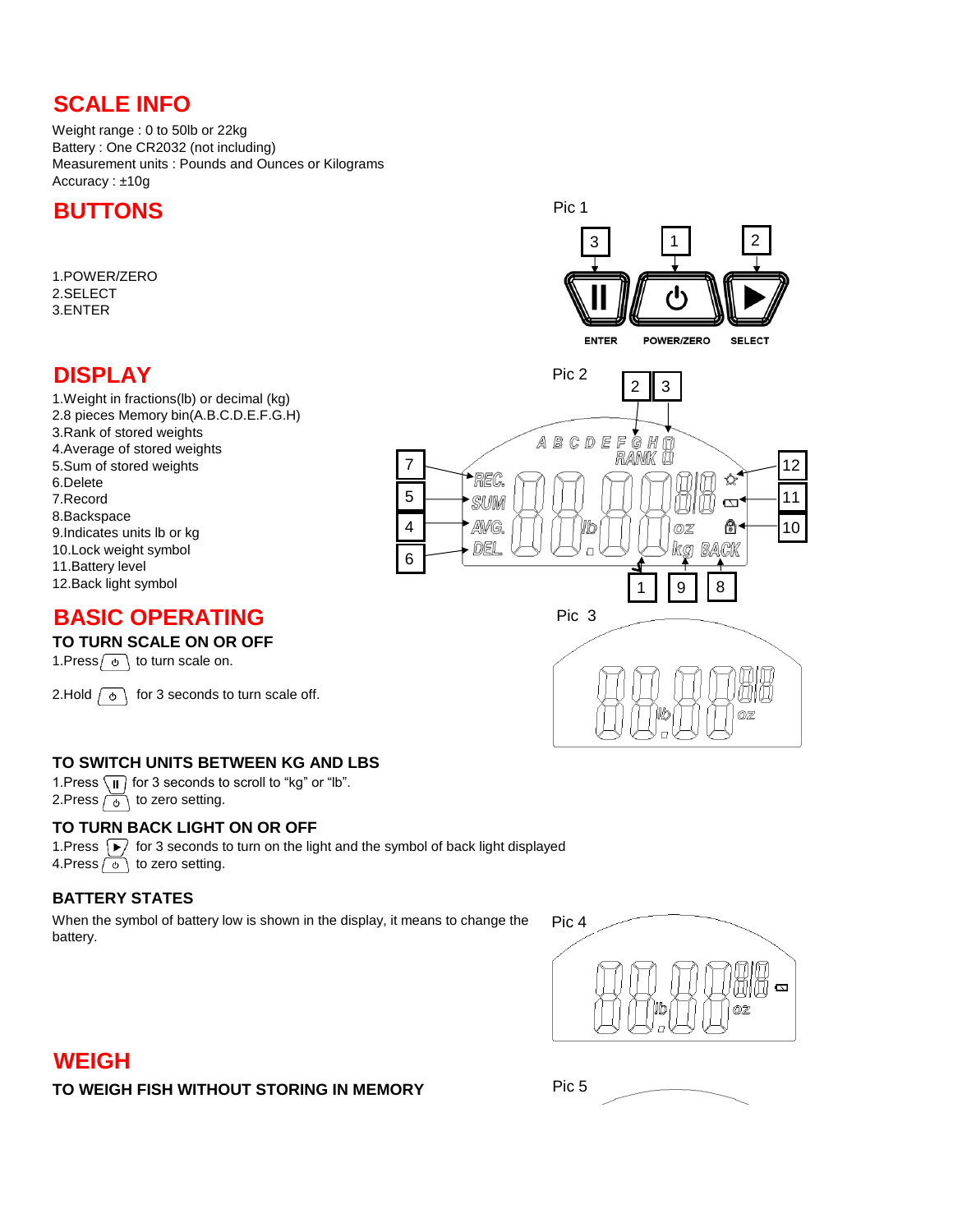1.Add fish to be weighed.

2.The weight will be automatically hold after 2 seconds of steady weight 3.The scale will be automatically shut down in 50 seconds.



#### **TO USE THE TARE FUNCTION**

use this function if you want to weight multiple fish at one time with a basket. 1.Place basket on the scale and it will display the weight of bastet. 2.Press  $\circ$  to zero setting. 3.Add fish to basket and you get the weight without basket.

**STORE WEIGHTS**

#### **TO WEIGH FISH AND STORE WEIGHTS**

1.Weight a fish until the weight was locked.(see pic. 5)

2.Press  $\left\vert \blacktriangleright\right\rangle$ , display will show 8 memory bin and "A" will be blinking.

Note: a.If there is a weight stored in the memory bin "A", the weight and the rank will appear in the display. In this case, you also can use new weight

 to cover the old weight. b.If there is nothing in the memory bin "A", "0" will appear in the display.

c.Blinking means you can enter into it.

3.Press  $\blacktriangleright$  again, you can scroll from A to H to select your desired memory bin.  $\;\mathsf{p}_{\mathsf{IC}}\,$ 7

For example, You want to store weight in "A", Just pres $\overline{\mathbf{u}}$ , you will go into the interface of memory bin "A"(See pic. 7) and "REC." will be blinking. Now we have two choice, save or back to last interface.

4.Press  $\overline{\mathbf{u}}$  to store the weight to memory bin "A" and it comes out the saved interface(pic. 8), it means the weight was stored.







5.Press  $\boxed{\blacktriangleright}$  to "BACK" and it will be blinking, press  $\boxed{\text{II}}$  to back to last interface.

# **VIEW/DELETE THE STORED WEIGHTS**

#### **TO VIEW THE STORED WEIGHTS**

Press  $\boxed{\blacktriangleright}$  to scroll to the desired memory bin from A to H and also you can select Sum. & Avg.,

We have stored a weight in memory bin "A", It will show as pic 9 when we choose "A".

**TO VIEW THE SUM OF ALL STORED WEIGHTS TO VIEW THE AVERAGE WEIGHT STORED IN MEMORY** Press  $\boxed{\blacktriangleright}$  to scroll to "SUM". Press  $\boxed{\blacktriangleright}$  to scroll to "AVG."

#### **TO DELETE SINGLE RECORDS**